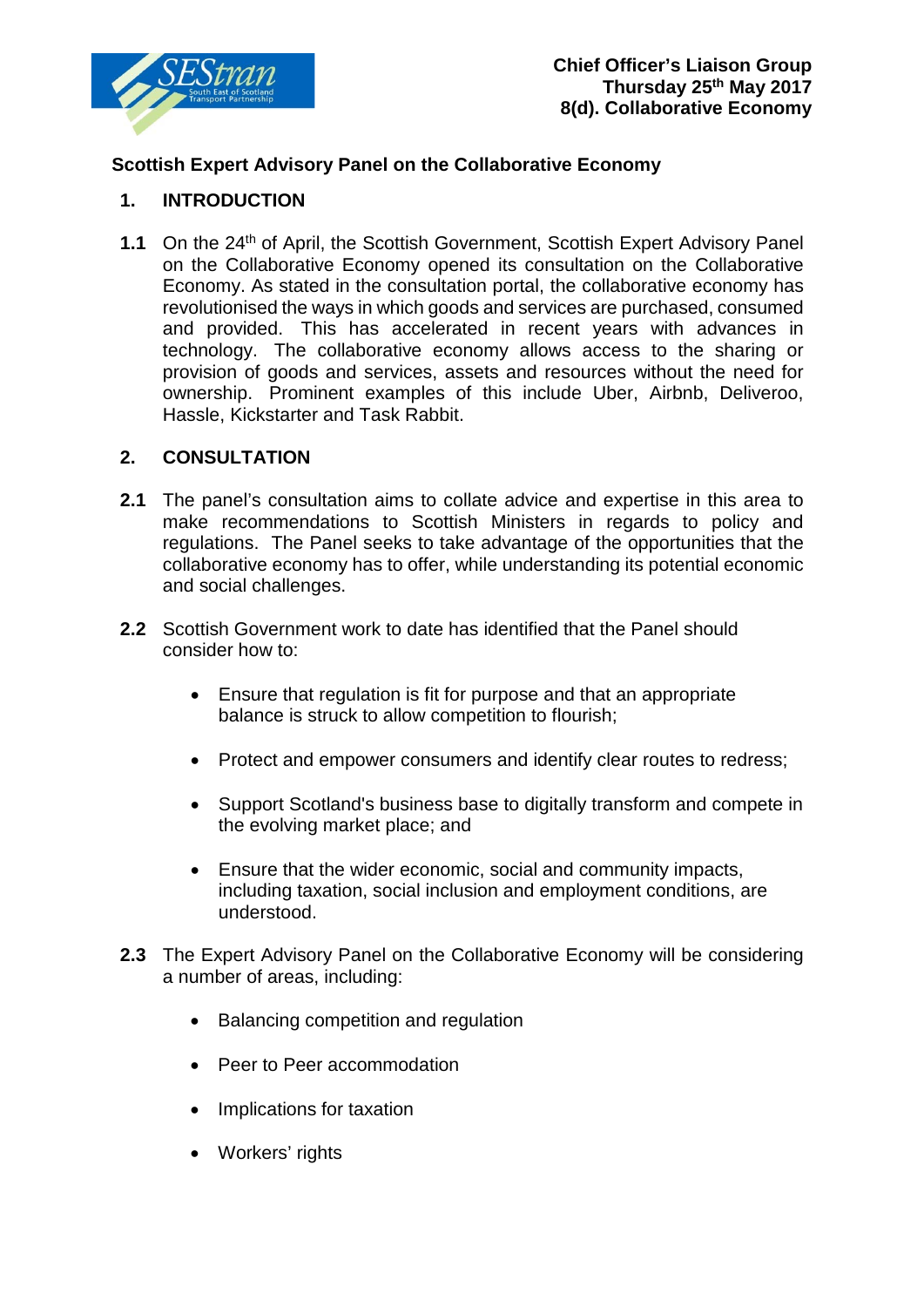- Transportation & logistics
- Collaborative financing
- The changing role of consumers (to also being providers)
- Implications for creating social value and supporting public services

# **3. CONCLUSION / RECOMMENDATIONS**

3.1 Responses are invited by 26<sup>th</sup> of May 2017. It is proposed that SEStran will respond to the consultation following any comments from the SEStran Chief Officers meeting received on the 25<sup>th</sup> of May.

Lisa Freeman **Strategy and Projects Officer** 15th May 2017

**Appendix 1** – Draft SEStran consultation response to the Scottish Expert Advisory Panel on the Collaborative Economy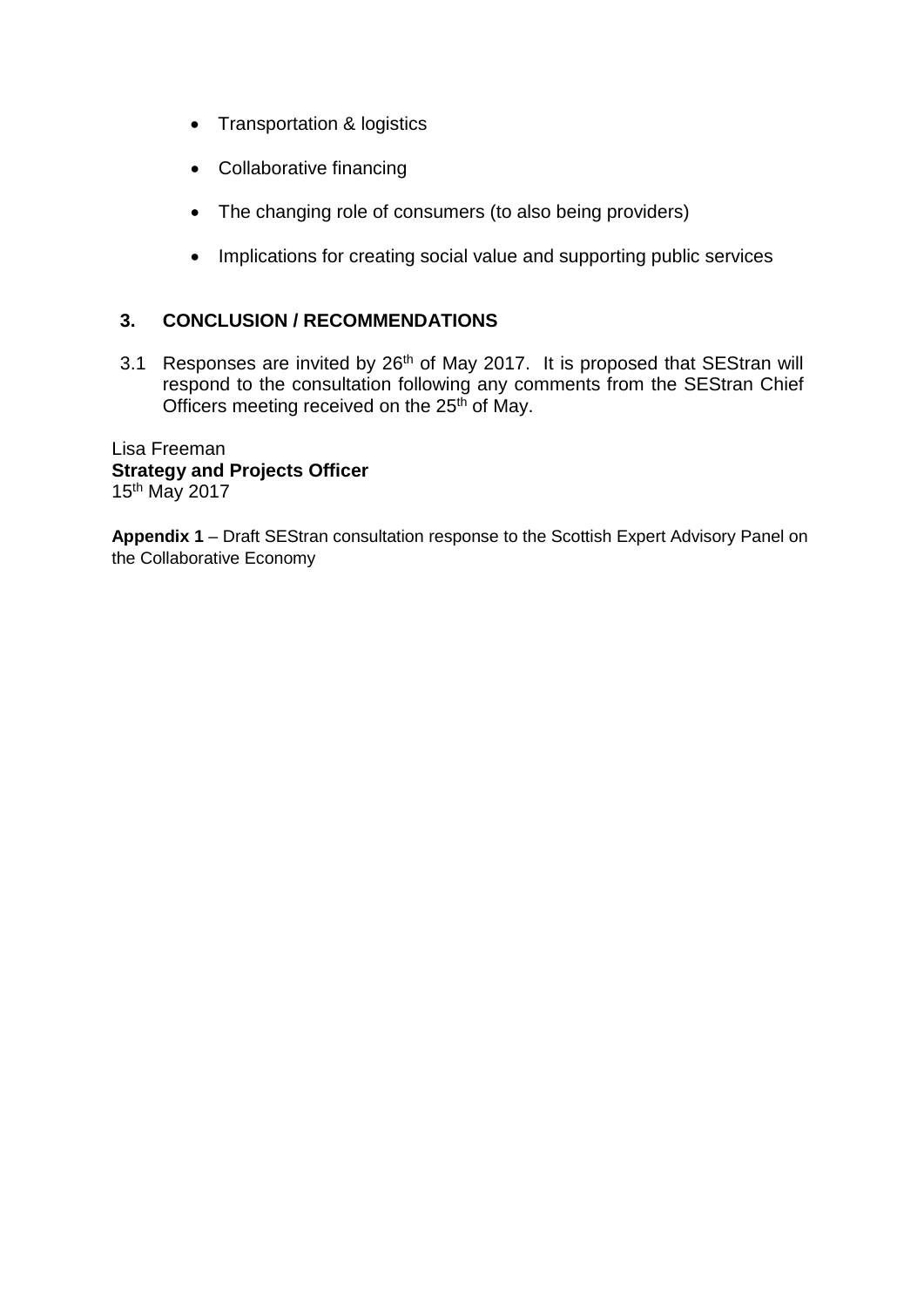# **1. What are the key opportunities that you see for the collaborative economy in Scotland?**

The 'collaborative' or 'shared economy' has great potential to unlock underused capacity. In Scotland, we are lucky to already have well established initiatives and innovation that supports this ideology and could be used to support the collaborative economy moving forward.

The transport network of the South East of Scotland can at peak times be close to capacity and a lot of this demand is underutilised individualised vehicles travelling on the network imposing social, economic and environmental externalities on communities. The value of the collaborative economy is this space is to use underutilised assets, such as under-occupied cars relative to their capacity, to reduce congestion on road networks and to offset the need for further capacity expansion of network based on non-collective motorised modes of transportation. This could reduce the need for the introduction of demand restraint policies such as workplace parking charges and also reduce negative outcomes from irresponsible parking of vehicles if the overall number within an area could be managed through collaborative measures.

In our Bus[i](#page-10-0)ness Plan for 2017-18<sup>i</sup> we have committed to measure progress towards the corporate SEStran target, that will contribute towards reducing traffic congestion, carbon emissions and encouraging the use of sustainable modes of transportation, which is: "By 2022, to reduce the percentage of people commuting to Edinburgh by single occupant car from each local authority area in South East Scotland by 10% compared to a 2001 base. For Edinburgh residents working out with the City Council area, to reduce their reliance on the single occupant car for commuting by 10% also over the same period."

SEStran in recent years have been directly involved in a number of projects which seek to mainstream the benefits of the collaborative economy and achieve the target stated above, these are listed below:

# TripshareSEStran.com

#### Link: [www.TripshareSEStran.com](http://www.tripsharesestran.com/)

In terms of Transport, a notable example is TripshareSEStran.com. TripshareSEStran.com is South East Scotland's Regional Car Share Portal. Set up in 2006, the scheme now hosts over 8,600 car share members. The scheme is comprised of SEStran's eight constituent Local Authorities and four Health Board areas. Partnership working and links to individual Travel Plans has been key to the continued success of Tripshare. Car sharing, as part of a wider Travel Plan or Transport Strategy, has the ability to significantly reduce the number of single occupancy vehicles on Scotland's road network.

Within the SEStran Regional Transport Strategy (RTS), SEStran identifies Car Sharing as an 'high priority'. As an action, the RTS states that SEStran should continue to promote the scheme and engagement with European Car Sharing projects. SEStran has continued to do so and has been successful in attracting funding for the following car share projects that are also relevant to this consultation: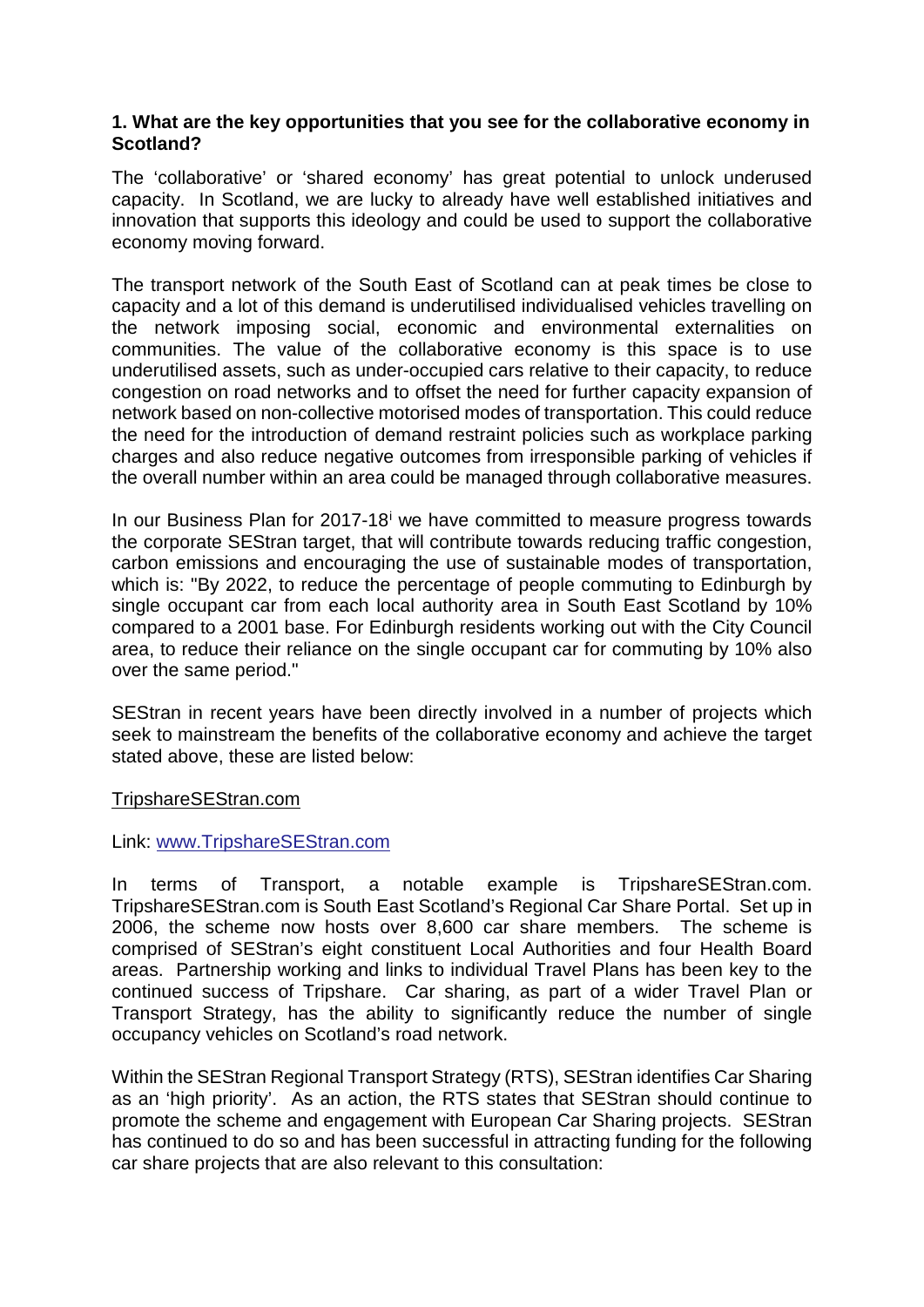# SHARE-North

Link:<http://share-north.eu/>

The **'**SHARE-North' project (funded through Interreg North Sea Region) addresses the concept of 'Shared Mobility' and looks at the development, implementation and promotion of Car Clubs, Bike Sharing and Car Sharing. The planned living labs will integrate modern technology with activities to support changes in mobility behaviour. The objectives are: resource efficiency, improving accessibility (incl. non-traditional target groups), increased efficiency in the use of transport infrastructure, reduction of space consumption for transport, improving quality of life and low carbon transport.

Our partners in Belgium, Auto Delen.net and Taxi Stop, have introduced a 'Green Deal' Initiative. The aim of the Green Deal is to accelerate the growth of shared mobility (car-sharing, carpooling and bike-sharing) in Flanders. The Green Deal is a partnership of many different organisations who are keen to assist in the removal of barriers to the alternatives of car ownership.

The Green Deal, launched the 27th of March 2017, is an agreement between several parties and the Flemish government. 80 organisations have already signed the deal with three Flemish Ministers: Bart Tommelein (Energy), Ben Weyts (Transport and public works) and Joke Schauvliege (Environment). The signing organisations have chosen their own actions to contribute to the 4 objectives of the green deal by 2020.

Which are as follows:

- Increasing the number of Car-Sharers (Car Club members) to 80,000
- The number of employers undertaking actions to support carpooling (aka Car Sharing in the UK) to 1,000
- Increase the number of bike sharers to 40,000
- Increase the number of shared electric cars by 5 times the amount recorded today, and ensure there is an offer of shared electric bikes.

Link:<http://gedeeldemobiliteit.be/english/>

# CHUMS

Link:<http://chums-carpooling.eu/>

The 'CHUMS' (Changing Habits for Urban Mobility Solutions) project (funded through Intelligent Energy Europe) demonstrated that carpooling is a viable and convenient option that overcomes traditional social, behavioural, and cultural barriers associated to sharing. CHUMS has helped many people already to change their travel habits to and from work.

The aim of CHUMS was to attract individual car drivers, match them with suitable sharers, and retain them and their interest in carpooling, creating an environment where carpooling is habit.

CHUMS combined three simple measures which, when combined, have shown to have a greater impact than other schemes on carpooling success in organisations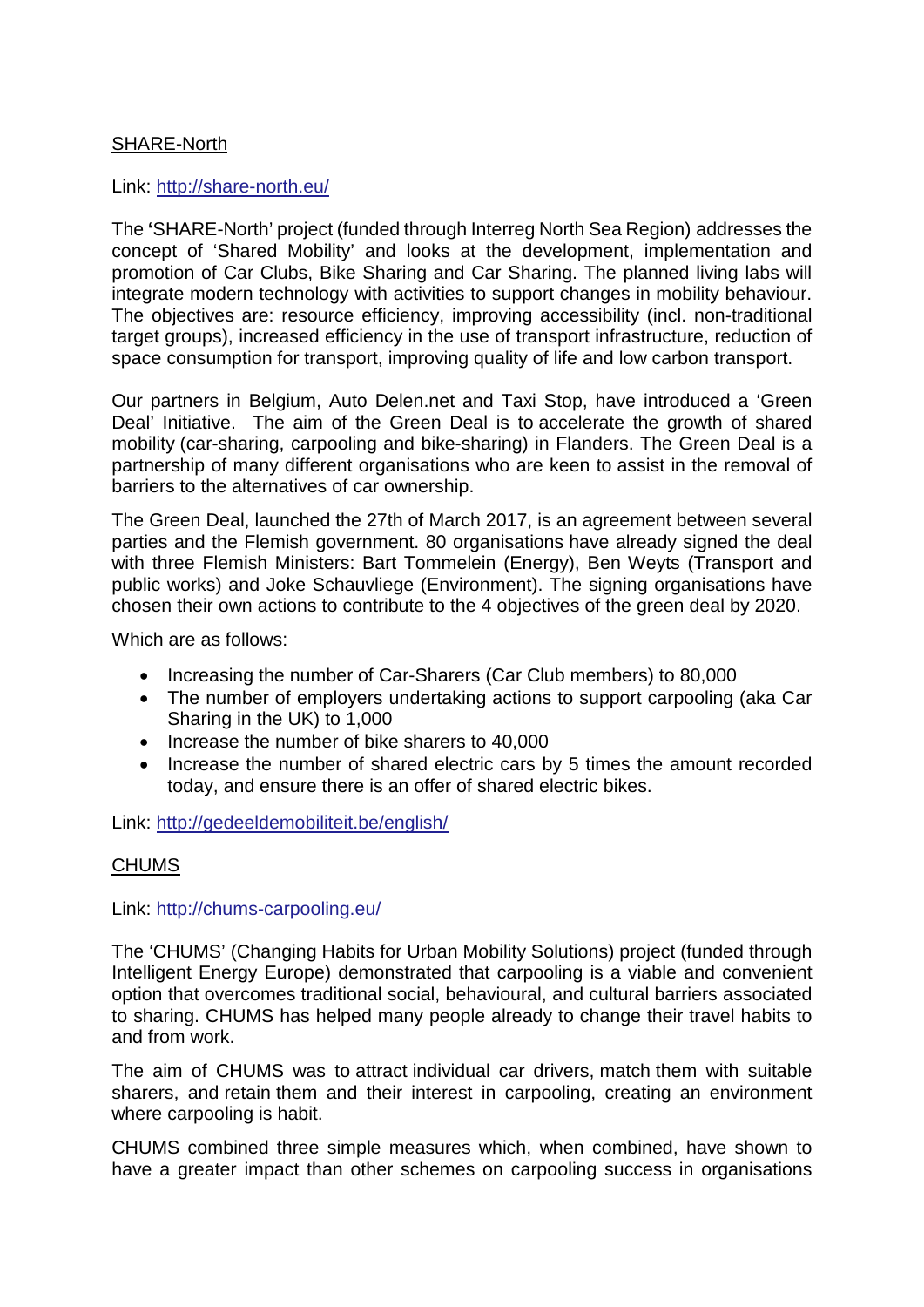across Europe. The three elements that when combined generate the CHUMS approach were: Car Pool Week, Personalised Travel Planning and a Mobility Jackpot Lottery.

### **SocialCar**

#### Link:<http://socialcar-project.eu/>

The 'SocialCar' project (funded through Horizon 2020) aims to integrate public transport information, car-pooling and crowd sourced data to provide a single source of information for the traveller to compare multiple options/services. SocialCar will provide a 'one-stop shop' planning, booking and payment service for multimodal and multi-service journeys, via web and a mobile app. The project responds to the challenge of matching travel requests with the integrated public-private transport supply. The design of SocialCar is based on open source software, and the user experience is complemented by a reputation-based social mechanism. The SocialCar innovation is twofold: technological (the potential of open data and GNSS, the electronic payment services for transport) and economic (new mobility service models, public-private partnerships in the passenger's transport domain)

### **2. What are the key challenges that you see arising for the collaborative economy in Scotland?**

'Disruptive services' is a term that is often used to describe such shared or collaborative initiatives. Scotland's largest challenge is how it enables these initiatives but, not to the detriment of public services. From a transport perspective, these schemes could be in direct competition with the more traditional modes of public transport delivery. The challenge is to enable such schemes to enhance or improve the current provision of services where there are mobility or accessibility negative outcomes currently without impacting on the core public transportation network.

For example, the current draft Scottish Energy Strategy and Climate Change Plan (RPP3) focus on reducing the emissions impact of individualised modes of transport and we recognised that the collaborative economy can play a key part in achieving this outcome. However, we were also clear that interaction between these sectors must not implicitly or inadvertently be allowed to strategically over-promote greater use of individual motorised modes over collective or active modes and so potentially contribute to the further decline of regulated bus or rail modes of transport. There is a potential equity impact on those who in the future, can't afford or access for other reasons collaborative economy based modes of transport.

However, a positive result of these challenges is that it addresses the issue of access and ownership of vehicles. Shared modes can enable communities to overcome gaps in provision. The collaborative economy could help to connect people to access goods and services that aren't normally available to them. This could also address the issue of ownership, which could in turn break barriers and or access to employment. The emerging findings of the recent RSA Inclusive Growth Commission report highlighted that there are numerous communities across the UK within a few miles of improvements to transport opportunities that do not always benefit, through either an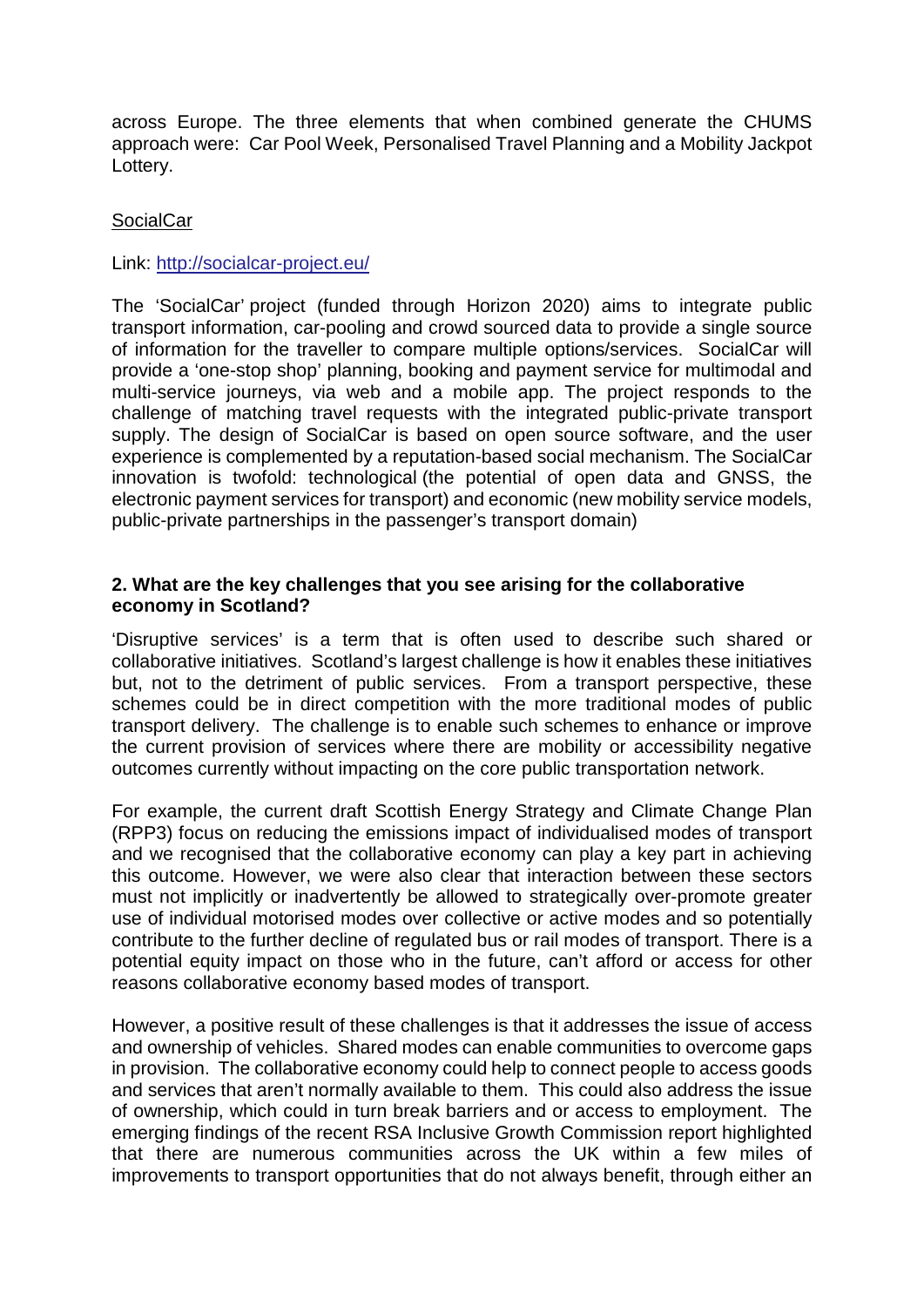ingrained mind-set or the cost of travel. Shared Transport services and accessibility can be a preventative measure against low skilled or economically inactive areas becoming further excluded.

There is clear evidence that a lack of accessibility to transport options has a limiting effect on opportunities and that those who are least skilled, or remote from the labour market have the least location flexibility in seeking new job or training opportunities. Therefore, SEStran views transport and accessibility/affordability of transport as integral to an inclusive economy

The RSA Inclusive Growth Commission argues that "social and physical infrastructure should be on a par when it comes to investment appraisal. This is one of the central means through which social and economic policy can be brought together. High quality physical infrastructure – such as railways, roads, local transport, new developments and broadband – is essential in building economic connectivity, maximising the efficiency of productive activity and connecting labour markets to areas of economic opportunity. But the value of physical infrastructure is diminished when particular places or neighbourhoods are unable to connect to its benefits, for example because the skills base is too low to take advantage of job opportunities, or health and complex social issues act as barriers to participation. It is therefore just as important to invest in 'social infrastructure' that develops the capacities and capabilities of individuals, families and communities to participate more fully in society and economic growth: early years support; education, skills and lifelong learning; Early intervention and prevention-oriented, rather than reactive, public services; and community development and capacity building. There is for SEStran clear potential benefits from the sharing economy in relation to the delivery of these objectives and outcomes

|                   | Strongly<br>Agree | Agree                  | <b>Neither</b><br>Agree nor<br><b>Disagree</b> | <b>Disagree</b>     | Strongly<br><b>Disagree</b> |
|-------------------|-------------------|------------------------|------------------------------------------------|---------------------|-----------------------------|
| <b>Consumers</b>  | 0                 | $\bigcirc$             |                                                | ≋                   |                             |
| <b>Providers</b>  |                   | $\hspace{0.1mm}^{(-)}$ | ∩                                              | $\pmb{\mathcal{Z}}$ |                             |
| <b>Businesses</b> |                   | œ                      | ≋                                              | $\bigcirc$          |                             |

# **3. Are contributors (consumers, providers and businesses) to the collaborative economy suitably protected by existing legislation?**

If not, what are the gaps/how could it be improved?

The gig economy is often a supplementary income for most of people providing these services. There has been a significant amount of political discussion regarding zero hour contracts and the support for employees within this area. For example, with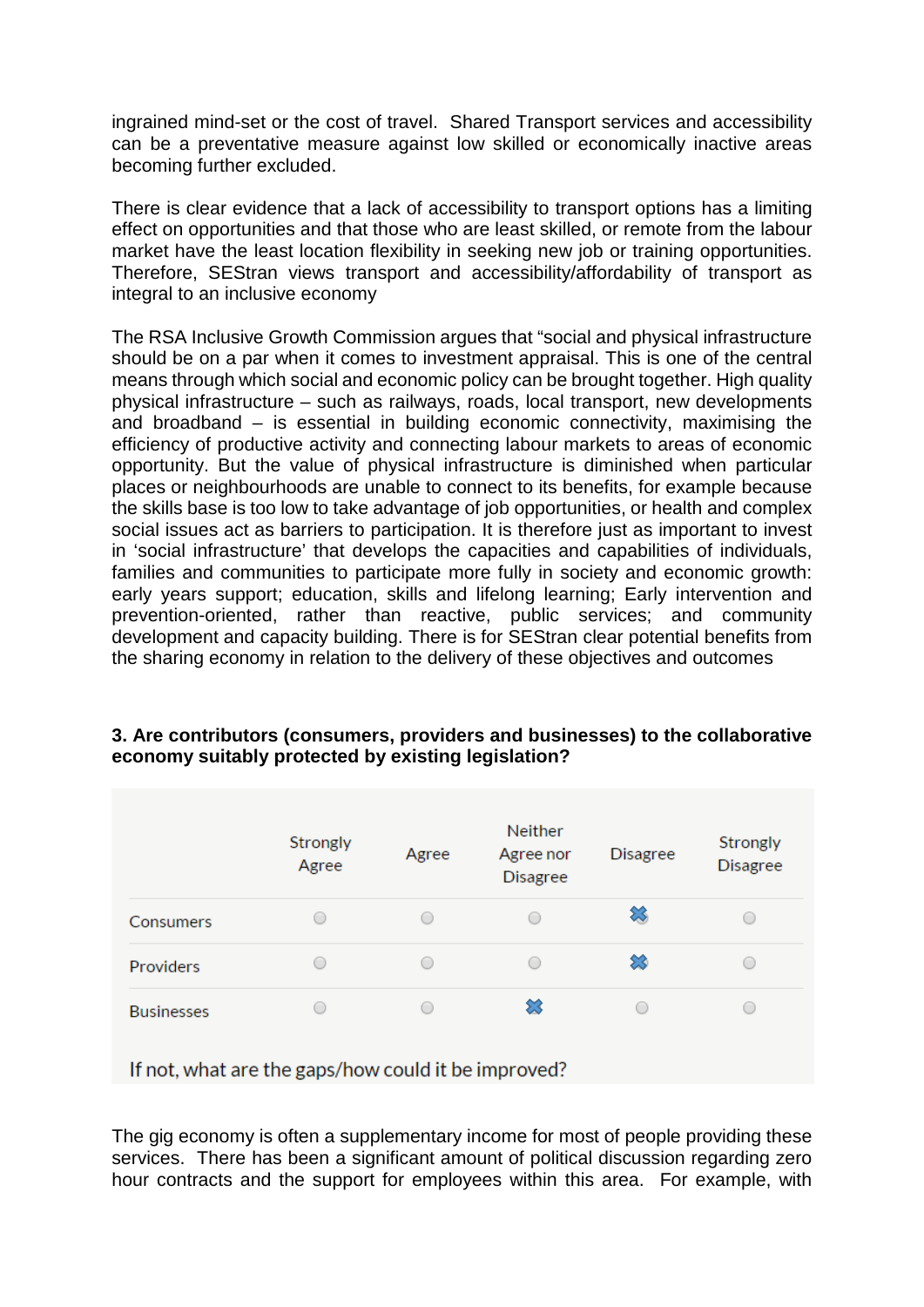regards to ride hailing apps such as Uber and Lyft, each driver is considered an independent contractor, and is not directly employed by the business. After overhead costs, such as insurance and vehicle payments, drivers could potentially earn well below the minimum wage. In addition to this, rating systems within these apps could hold a negative or unfair weighting over individual drivers, diminishing their opportunities to earn. More should be done to protect and ensure workers' rights within the gig economy. There must be some consideration in policy between those who are considered a direct employee and those who are considered self-employed.

With regards to consumer protection, additional legislation could be used to enhance background checks and training for drivers/providers. In addition to this, further collaboration with these businesses could be done to assists customers with mobility impairments. Uber are currently addressing this with 'UberAssists' (cars with drivers who have received additional training on helping seniors and people with disabilities) and 'UberWAV' (Wheelchair Accessible Cars), however globally, only a small number of Uber vehicles are wheelchair accessible. Due to drivers being considered selfemployed, mandatory driver training or other measures to prevent disability discrimination could imply its drivers are employees and undermine Uber's ability to argue otherwise.

There is also the related issue of the new powers devolved to the Scottish Government concerning consumer protection and the proposal outlined in the Strategic Assessment of Markets in Scotland for a Consumer Scotland taskforce. It would be useful to consider how shared economy transport and specifically mobility share user's consumer experience could be considered in setting new performance outcomes for sector in terms of regulation to enhance consumer experience and prevent consumer detriment. The Scottish Government's recent statement in December 2016 on consumer protection highlighted the need to deliver better outcomes for consumers and business and to take action to better measure impact of outcomes

# **4. Do you think that the collaborative economy is suitably regulated whilst still allowing competition and innovation to flourish?**

With an ever-increasing growth in popularity, the sharing economy has grown exponentially in a very short period of time. However, the question often asked is whether this is this being done in an ethical way. A recent report by Price Waterhouse Cooper states that:

*'By 2025, we estimate that many areas of the sharing economy will rival the size of their traditional counterparts, with platforms in five sectors generating Europe-wide revenues worth over €80bn and facilitating nearly €570bn of transactions'.* 

Regardless of this impressive growth, regulation should be reasonable and should come from government, and not from organisations using their weight and influence to steer policy.

[\(http://www.pwc.co.uk/issues/megatrends/collisions/sharingeconomy/future-of-the](http://www.pwc.co.uk/issues/megatrends/collisions/sharingeconomy/future-of-the-sharing-economy-in-europe-2016.html)[sharing-economy-in-europe-2016.html\)](http://www.pwc.co.uk/issues/megatrends/collisions/sharingeconomy/future-of-the-sharing-economy-in-europe-2016.html)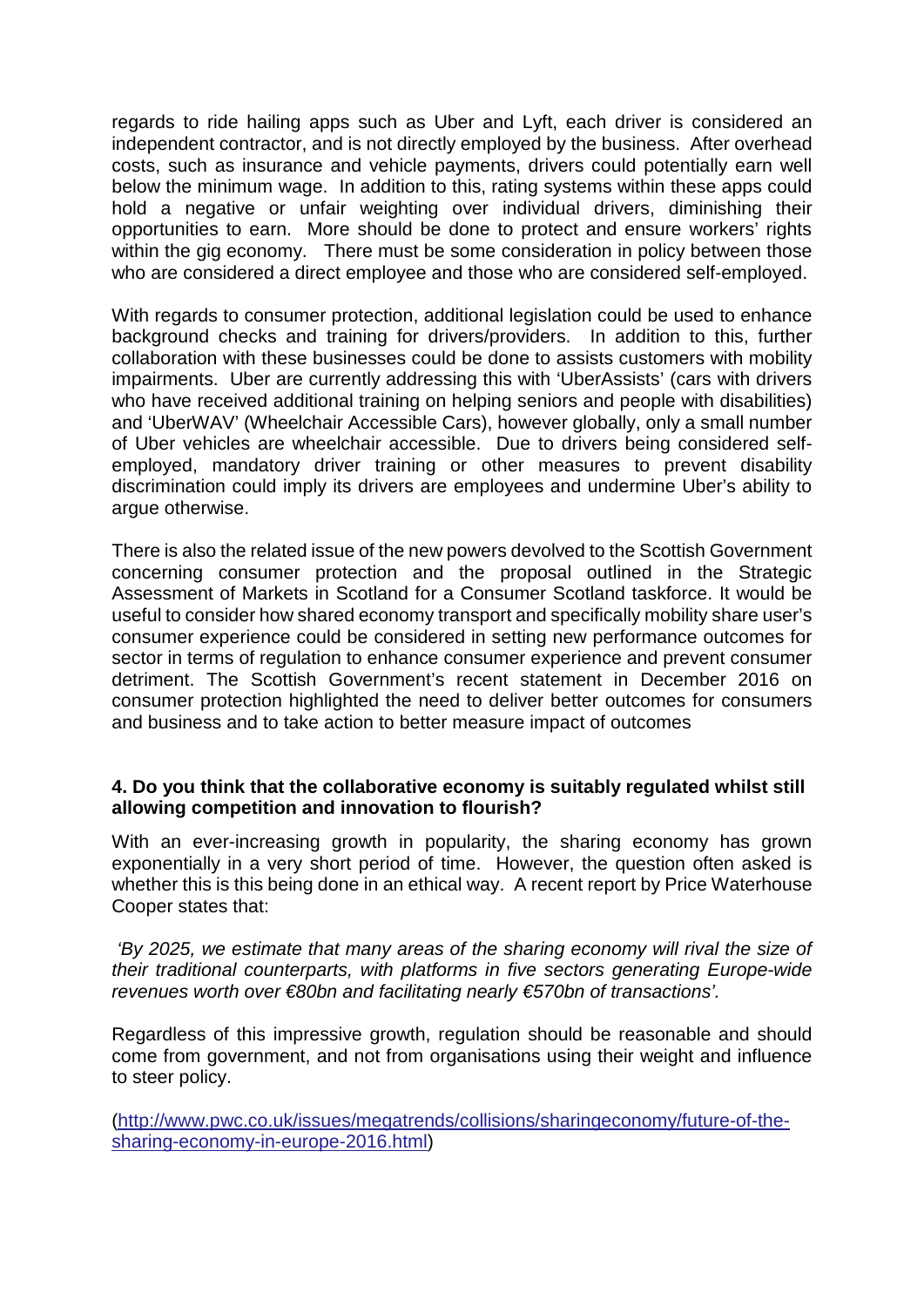# **5. What do you think are the barriers which are constraining growth of the collaborative economy in Scotland?**

In general, there has been a slow reaction, in terms of Policy, towards the collaborative/shared economy. It will be those who react the quickest, who will stand the best chance of creating opportunities and utilise the value of this dynamic sector. Scotland has been proactive to the increasing demand in digital skills within the sector and has started to invest in this area, of which CodeClan (Edinburgh's digital skills and coding academy) is a good example. Further investment in incubators and skills academies in 'STEM' (Science, Technology, Engineering and Maths) fields, specifically for underrepresented groups, could a long way to encourage competition and further sector specific opportunities.

Many outcomes of the collaborative economy require preventative spend and long lead-in times to deliver tangible results and the required behavioural change. There is also a need to develop a strategic model of co-production of such transport collaborative policies and proposals to enable benefits to be realised and enable commitment to policies for the long-term which utilise a collaborative economy approach. SEStran has recently actively benefited from co-designing active travel projects with communities through partnership with Young Scot and Sustrans. SEStran has found through work with Young Scot on a project called X-Route and its co-design is a useful method to support and collaborate children and young people in planning of policies and proposals.

Certainly, an eye-catching result of the survey was that 75% of respondents had not heard of the term "active travel", which highlighted the need to manage our messages to young people better when seeking to initiate behaviour change and deliver longterm place-based solutions which lead to habitual behaviour and use of space. This support and direct engagement of children and young people has raised significant insights into the delivery of current plans and policies, and it is suggested such methods could be useful to the delivery of planning related outcomes. The positive engagement we had from young people highlights the positive outcomes which can emerge from supporting Children and Young People. Also, for SEStran such support is integral to the delivery of our statutory Equality Outcomes 2017-2021 and actions to increase participation in public life of currently under-represented groups such as Children and Young People as part of our Public Sector Equality Duties. The collaborative economy approach could have for us these wider benefits across society.

# **6. What role do you think government should play?**

The Government should provide a structured supporting role, both through policy and funding opportunities. Access to incubator initiatives and funding should be used to drive innovation and encourage collaboration across different sectors.

For example, as part of the previously mentioned 'SocialCar' project, SEStran, in collaboration with Product Forge and CodeBase, hosted a Transport *'*Hackathon' (marathon of information analysis or hacking marathon) on Thursday 4th May – Sunday 7th May in Edinburgh.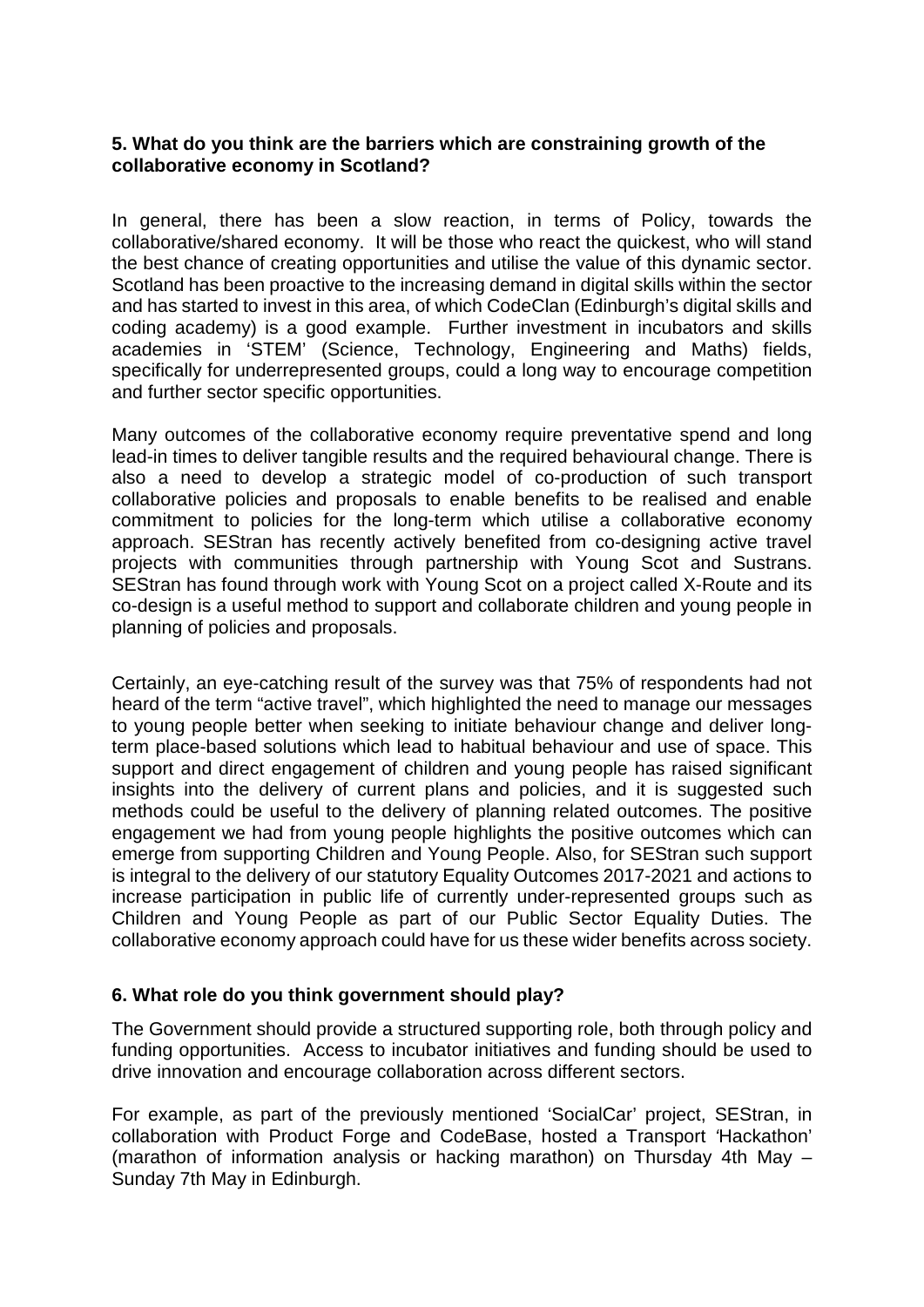The aim of the Transport Hackathon was to promote the themes of SocialCar and to understand how people currently use transport services in the South East of Scotland. The event aimed to understand how, through digital methods, we could make services better for everyone in the future.

The event consisted of a room full of entrepreneurially-minded data scientists and analysts, designers, software engineers and transport industry professionals. These participants spent 3 days and 3 nights developing product prototypes to improve transport services within Scotland. Participants from this wide range of backgrounds and skills formed teams to work on a product prototypes with support from industry experts in the transport sector and the wider technology community.

Providing this open, innovative and collaborative space, SEStran were keen to see participants use this event to bring their digital expertise to challenges faced by the transport industry in Scotland, expand professional networks, fix problems within the sector or even launch a new product or start-up. Highlights of this event can be viewed via this link: <https://www.youtube.com/watch?v=Wfdb65eyL1g>

In addition to policy support, the Government should be encouraged could host more of these collaborative events to drive innovation in the Collaborative economy. The open data strategy produced by the Scottish Government can be used to enhance this opportunity. However, more could be done to improve the access and quality of data produced by both the gig economy and the public sector. Ultimately looking at a minimum of a 3\* quality rating from the universally recognised 5\* schema proposed by Sir Tim Berners-Lee for the deployment of Open Data [\(https://www.w3.org/DesignIssues/LinkedData.html\)](https://www.w3.org/DesignIssues/LinkedData.html).

This would this drive both innovation and competition. Not only is this good for consumers, it is also good for employees. Multiple service options can influence competitive pricing for consumers and workers will have enhanced professional mobility.

# **7. Do you have any general comments about the collaborative economy?**

Whilst the predominant focus of the collaborative economy in transport is towards Ride hailing apps and car clubs, such as Uber, Lyft and Enterprise Car Club. Bike sharing schemes also fall under this heading and are considerably overlooked. With the current Scottish Government target of one in ten journeys being made by bike by 2020. Considerations must be made towards ownership and access. To emphasise this, the recent Scottish Household survey (2015), shows that within the most deprived areas within the SEStran Region, 78.6% of households in these areas did not have access to a bicycle. By facing the issue of ownership and access to alternative modes of transport, could not only help Scottish Government work towards its own ambitious targets, it could go a long way in addressing social mobility across the country.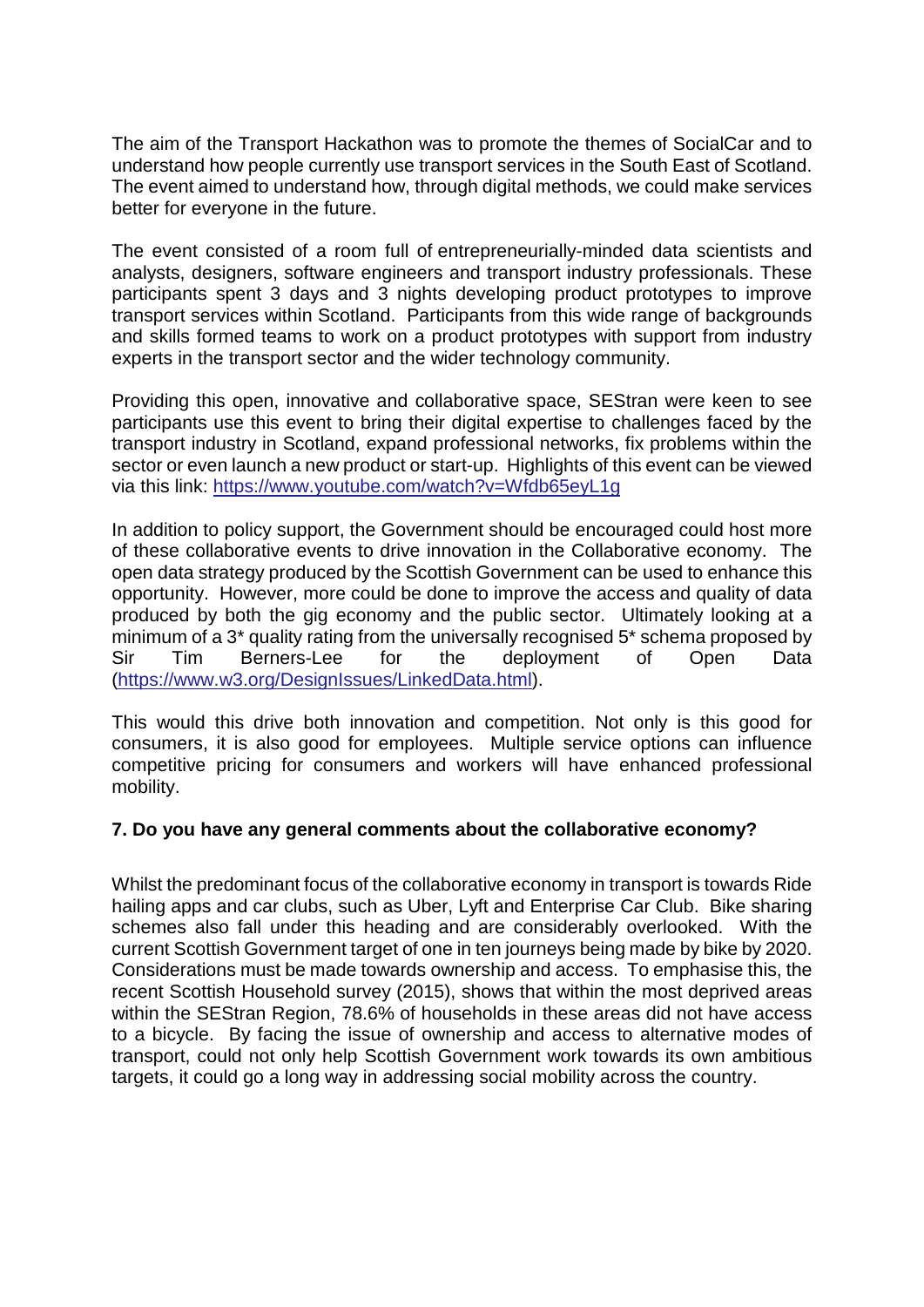| No bikes available for private use by households: 2015 (%) |              |                       |                |                       |                   |                            |                     |  |  |  |  |
|------------------------------------------------------------|--------------|-----------------------|----------------|-----------------------|-------------------|----------------------------|---------------------|--|--|--|--|
| Household type:                                            |              |                       |                |                       |                   |                            |                     |  |  |  |  |
| Single adult                                               | Small adult  | Single parent         | Small family   | Large family          | Large adult       | Older smaller              | Single<br>pensioner |  |  |  |  |
| 72.6                                                       | 56.9         | 70.4                  | 43.6           | 38.7                  | 43.9              | 74.7                       | 91.2                |  |  |  |  |
| by annual net household income:                            |              |                       |                |                       |                   |                            |                     |  |  |  |  |
| up to £10,000 p.a.                                         | over £10,000 | over £15,000 -        | over £20,000   | over £25,000 -        | over £30,000      | over £40,000               |                     |  |  |  |  |
|                                                            | - £15.000    | £20,000               | $-£25,000$     | £30,000               | $-£40.000$        | p.a.                       |                     |  |  |  |  |
| 83.0                                                       | 83.6         | 74.3                  | 67.0           | 59.4                  | 49.4              | 37.7                       |                     |  |  |  |  |
| <b>Scottish Index of Multiple Deprivation:</b>             |              |                       |                |                       |                   |                            |                     |  |  |  |  |
| 1 - Most Deprived                                          | 2            | 3                     | 4              | 5 - Least<br>Deprived |                   |                            |                     |  |  |  |  |
| 78.6                                                       | 73.4         | 63.3                  | 55.1           | 53.0                  |                   |                            |                     |  |  |  |  |
|                                                            |              |                       |                |                       |                   |                            |                     |  |  |  |  |
| <b>SEStran</b>                                             | 64.3         |                       |                |                       |                   |                            |                     |  |  |  |  |
| Clackmannanshire                                           | East Lothian | Edinburgh, City<br>of | <b>Falkirk</b> | Fife                  | <b>Midlothian</b> | Scottish<br><b>Borders</b> | West Lothian        |  |  |  |  |
| 67.0                                                       | 54.9         | 64.8                  | 65.5           | 67.4                  | 53.7              | 63.0                       | 66.0                |  |  |  |  |

#### **Availability of Bikes in Sestran area**

Scottish Household Survey 2015, Transport Scotland

SEStran would also like to highlight the role of collaboration in the delivery of public services. This view seeks to promote for discussion a position where public authorities are consumers as well as service providers within a collaborative economy and to discuss how they could collaborate between each other and with others to deliver benefits to communities. For example, we are currently continuing discussions with our constituent councils about how collaboration or intelligent centralisation of current individual local authority functions could provide a greater capacity, resilient and opportunity for growth of all sectors of the economies within the South East of Scotland.

The Board of SEStran has previously highlighted the increasing disaggregation of strategic transport planning across Scotland. Identifying that, with the expected growth of Edinburgh City Region up to 2050, there should be active consideration and evaluation of some form of strategic integrated authority involving service aggregation from more local tiers of governance currently. This is the type of collaboration advocated by the 2014 Commission on Strengthening Local Democracy in Scotland.

Currently SEStran is a Model 1 Regional Transport Partnership (RTP), with a primary duty to produce a regional transport strategy. A Model 3 is an enhanced method of partnership delivery and potentially but not necessarily a collaborative decision making framework. Considering the City Region Deal proposals relating to transport and infrastructure, active consideration has been given in 2016/17 to utilising the provision in the Transport (Scotland) Act 2005 for the Regional Transport Authority to become a Model 3 authority. In effect this would mean assuming the powers of a Passenger Transport Executive or simply providing a mechanism for councils to collaborate and share resources whilst retaining local decision making. These continuing discussions have been underpinned by research<sup>[ii](#page-10-1)</sup> and advice from Professor Tom Rye at Edinburgh Napier University.

SEStran in their our response to the recent Planning Review consultation<sup>[iii](#page-10-2)</sup> observed that there is no doubt that economies of skill and scale in Scotland could potentially